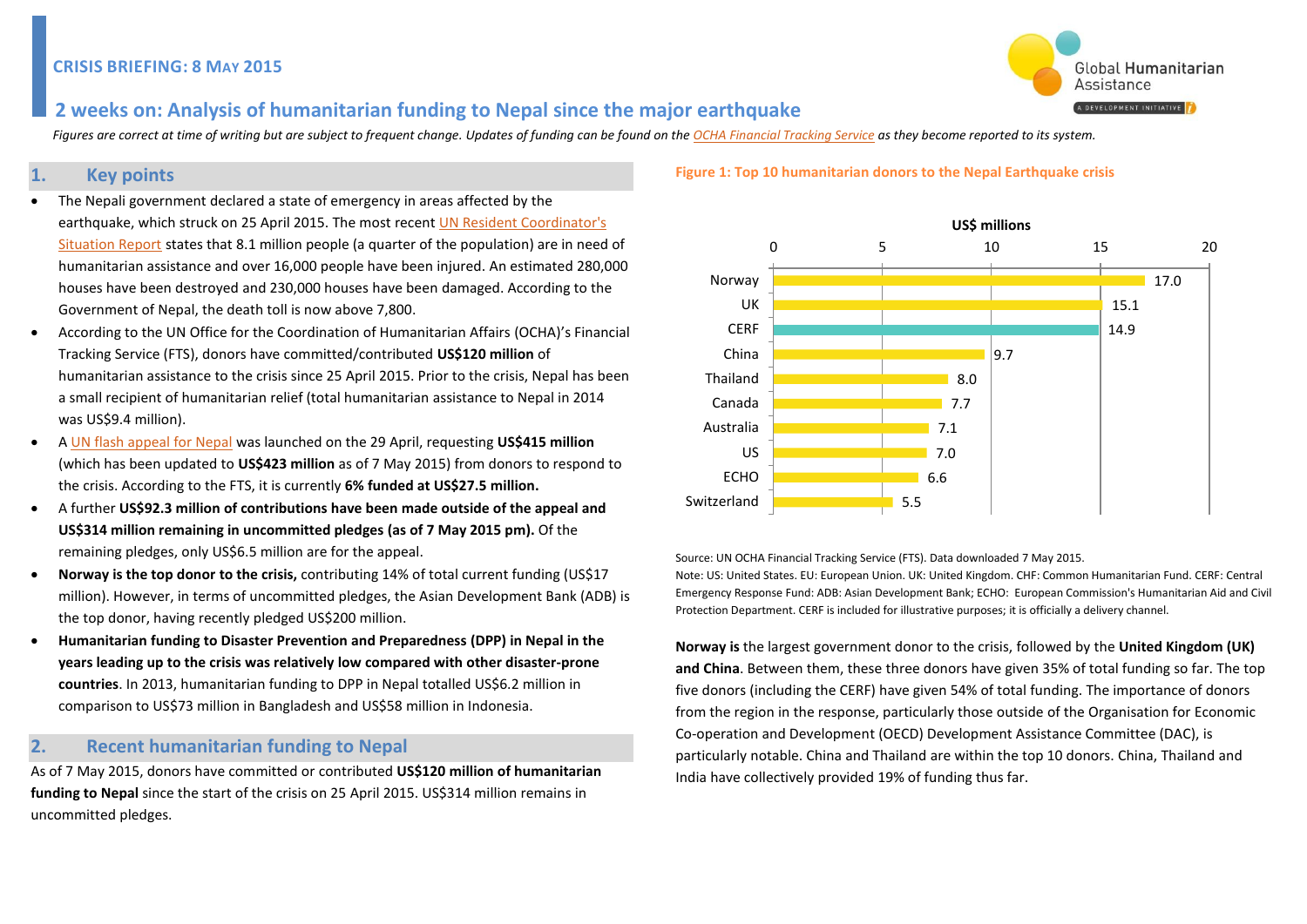### **2 |** Nepal earthquake crisis



#### **Figure 2: Top donors including outstanding pledges and contributions/commitments**

Source: Development Initiatives based on UN OCHA FTS data.

Note: CERF is included for illustrative purposes; it is officially a delivery channel. Data downloaded 7 May 2015. DEC: UK Disasters Emergency Committee.

The Asian Development Bank (ADB) has recently pledged an additional US\$200 million to the crisis response, which equates to just under half of the total requirements for the UN flash appeal (updated on 7 May 2015 to value of US\$423 million). If all donors were to convert their remaining pledges and commitments into contributions, this would place the ADB as the largest donor to the crisis, providing a contribution that is almost four times as large as the second largest donor, the UK Disasters Emergency Committee (DEC) (the combined value of outstanding pledges and commitments for DEC totals US\$53 million).

## **3. Appeals and response plans**

The UN has launched an initial [flash appeal for Nepal](https://www.humanitarianresponse.info/en/system/files/documents/files/nepal_flash_appeal_0.pdf) requesting US\$415 million from donors to respond to the most urgent humanitarian needs within a 3-month period, targeting over 8 million affected people (this value has since been updated to US\$423, see above). The appeal is currently largely underfunded, with only 6% of requirements currently funded at US\$27.5 million. Once committed, outstanding pledges to the appeal of US\$6.5 million would bring the proportion funded fractionally higher to 7%. US\$92.3 million has been committed or

contributed outside of the appeal, and a further US\$314 million remains in uncommitted pledges to the crisis outside of the appeal.

This appeal is the first UN-coordinated appeal for Nepal since 2010, when US\$123 million was requested for the Nepal Humanitarian Transition Appeal. Prior to 2010 and following the Consolidated Appeal for Nepal 2005–2006, there were appeals every year for transitional support.

## **4. Funding to sectors**

The **largest proportion of funding to Nepal since the crisis has been allocated to the 'sector not yet specified' (55%), followed jointly by 'Coordination and support services' and 'Shelter and non-food items' (both 15%), and health (6%).**





Source: UN OCHA FTS. Data downloaded 7 May 2015.

The UN Nepal flash appeal identifies 'food security' as the top priority sector for funding (funding requirements total US\$128 million; 30% of total requirements), yet, as per reporting to the UN OCHA's FTS, the 'food' sector has only received 5% of funding for the crisis. 'Health'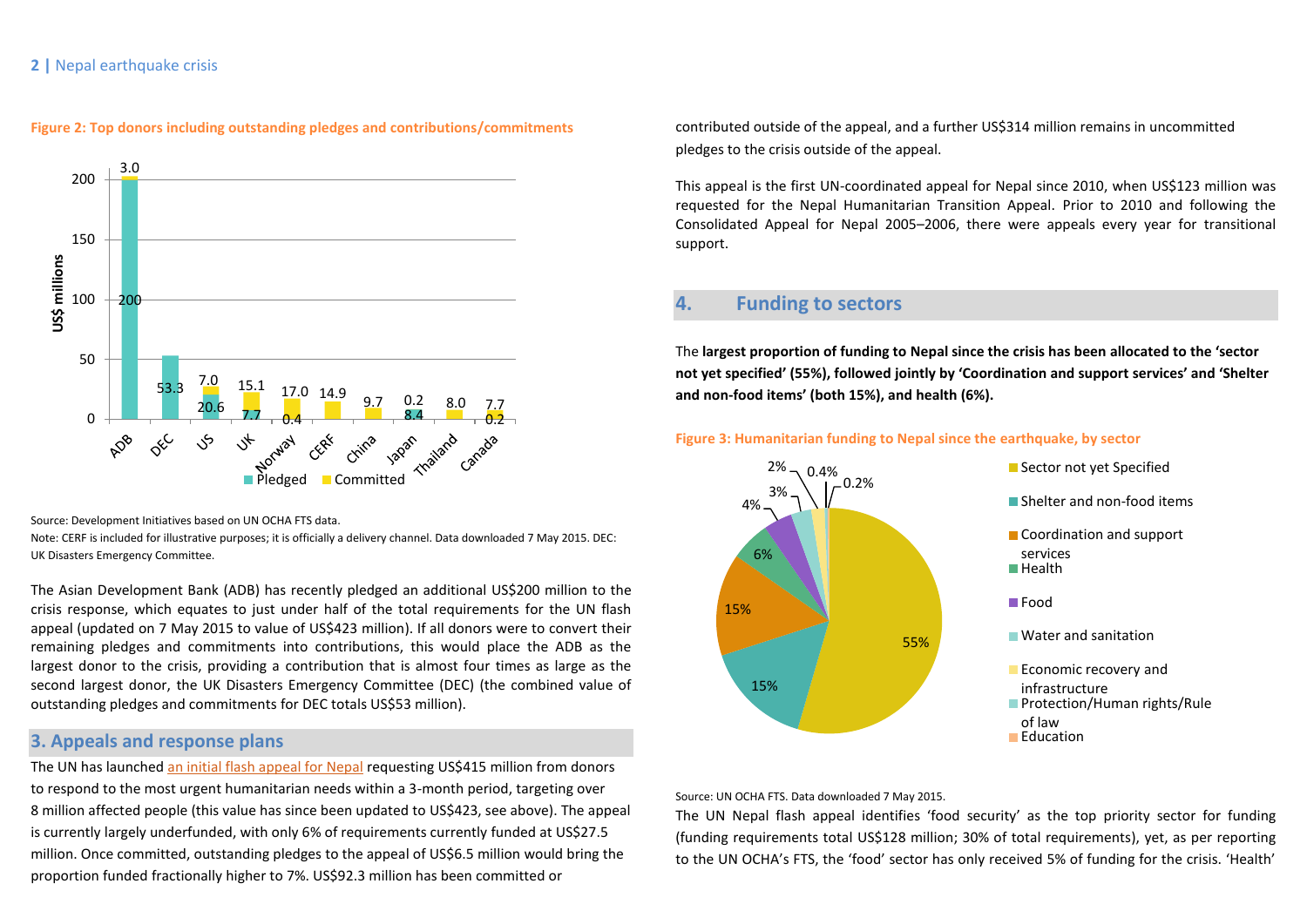## **3 |** Nepal earthquake crisis

was identified in the [appeal document](https://www.humanitarianresponse.info/en/system/files/documents/files/nepal_flash_appeal_0.pdf) as the second highest priority for funding (requirements totally US\$78 million; 19% of total requirements), yet has only received 6% of funding.

### **5. Pooled funding as part of the response**

**i. Central Emergency Response Fund (CERF)**

In 2014, Nepal was the 43rd largest CERF recipient, receiving only 0.4% of total CERF allocations (US\$1.9 million). As a result of CERF funding to Nepal since the crisis, Nepal is currently the third largest recipient of CERF funding in 2015, having received US\$15 million to date (9.5% of total CERF allocations for 2015). All CERF funding to Nepal to date has been made under the 'rapid response' window.

#### **Figure 4: CERF funding allocations to Nepal by sector, 2015**



Source: CERF. Data downloaded 7 May 2015.

#### **Table 1: CERF funding allocations to Nepal by sector, 2015**

| <b>Sector</b>                                 | <b>Funding allocation</b> |
|-----------------------------------------------|---------------------------|
| Water and sanitation                          | US\$ 3.5 million          |
| Shelter and non-food items                    | US\$ 3.5 million          |
| Health                                        | US\$ 2.5 million          |
| Food                                          | US\$ 2.9 million          |
| Coordination and support services - Logistics | US\$ 2 million            |
| Protection                                    | US\$ 0.5 million          |
|                                               |                           |

Source: UN OCHA FTS. Data downloaded 7 May 2015.

The largest proportion of CERF funding to Nepal since the crisis has been allocated to projects within the 'Water and sanitation' sector (24%) being implemented by UNICEF, followed by the 'Shelter and non-food items' sector (23%) being delivered by the International Organization for Migration (IOM), followed by 'food' sector (20%) being delivered by the World Food Programme (WFP), and the 'health' sector (17%) being delivered by the United Nations Population Fund (UNFPA), the World Health Organization (WHO) and UNICEF. As outlined in section 5 above, the flash appeal for Nepal identifies the food and health sectors as the top two priority sectors for funding.

# **6. Channels of delivery**

With most funding reported to the FTS currently coded as 'other' with regards to the 'appealing agency,' it is difficult to analyse the proportional breakdown of different channels used in the response to the crisis. However, on the basis of the information available and as reported to the FTS, it appeals that **the largest proportion of funding has been channelled through UN agencies (24%), followed by non-governmental organisations (NGOs) (15%), the International Red Cross and Red Crescent movement (8%), and government (2%).**